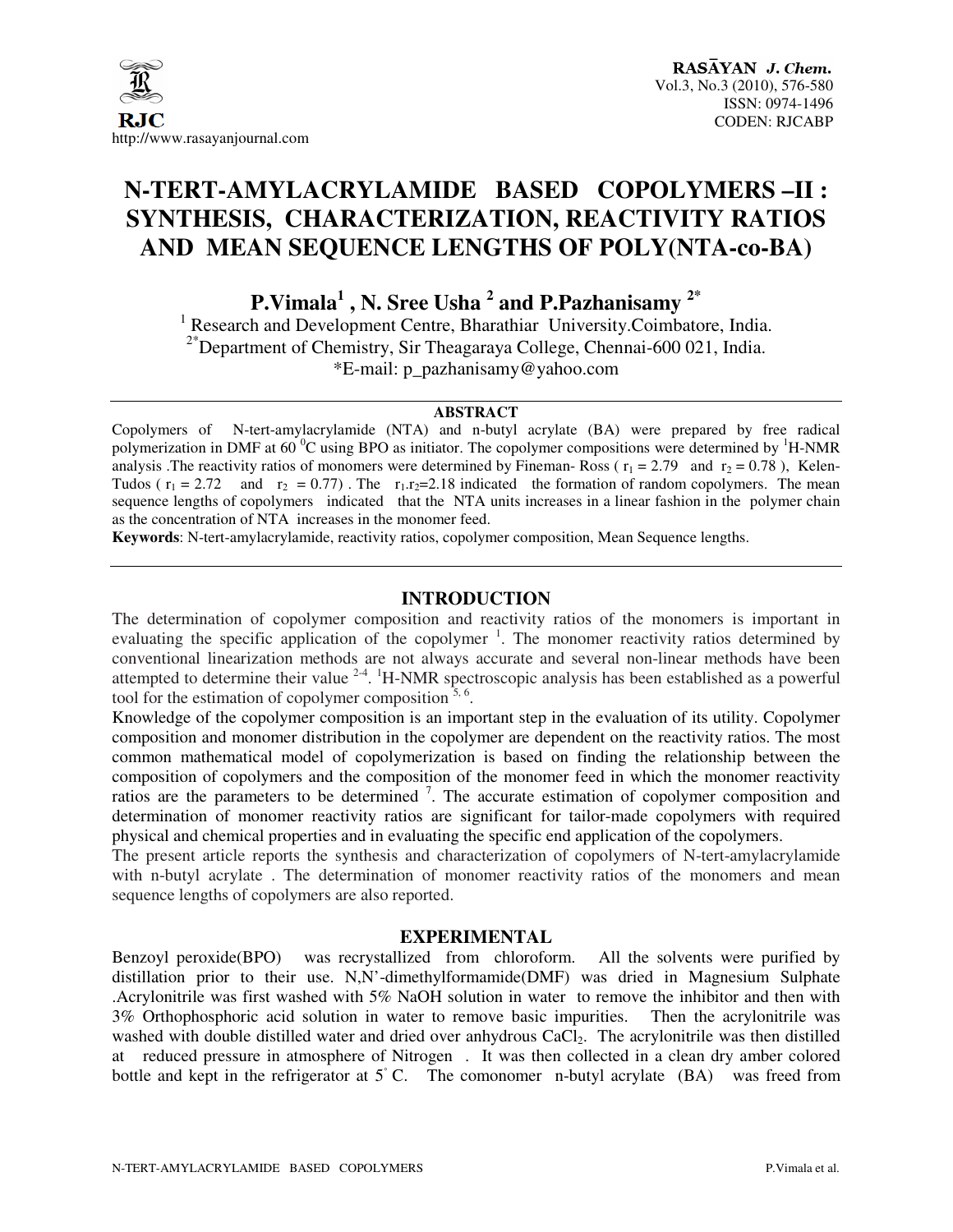inhibitor by washing with  $5\%$  NaOH followed by distilled water, dried over CaH<sub>2</sub> and then distilled twice under reduced pressure.

The monomer N-tert-amylacrylamide was prepared by the reaction of acrylonitrile and t-amyl alcohol<sup>8</sup>. N-tert-amylacrylamide wrecrystallized in warm dry benzene. The white crystals have amp.91◦ C (Lit.91- 92 ° C) and the yield was −87%.

A total feed of 5 gm of monomers N-tert-amylacrylamide , n-butyl acrylate and 50mg of BPO initiator were dissolved in 25ml of DMF placed in a standard reaction tube to obtain a homogenous solution. The mixture was flushed with oxygen free dry nitrogen gas. The inlet and outlet of the reaction tube were closed by means of rubber tubes and pinch cock. The reaction vessel is then immersed in a thermostatic water bath maintained at 60°C. The copolymerization reaction was allowed to proceed for an appropriate duration that would give a conversion below 10%. After the reaction vessel was removed from the thermostat and cooled under the tap. The solution poured in ice cold water to precipitate the copolymer and the copolymer washed with methanol. It was then dried in vacuum oven for 24 hours

## **RESULTS AND DISCUSSION**

Copolymers of N-tert-amylacrylamide (NTA) and n- butyl acrylate (BA) were prepared by free-radical polymerization at 60 º C using BPO as the free-radical initiator. The conversions of the polymerization were controlled to be less than 10%. . A schematic representation of the copolymer structure is given in Schem-1.

<sup>1</sup>H-NMR spectral values of N-tert-amylacrylamide : at 0.78ppm for-CH<sub>3</sub>, at 1.2ppm for-(CH<sub>3</sub>)<sub>2</sub>, at 1.7 ppm for- CH<sub>2</sub>, at 5.49 ppm for =CH vinylic proton and at 6.1ppm for vinylic =CH<sub>2</sub> proton .<sup>1</sup>H-NMR spectral values of n-butyl acrylate(data from standard spectrum) : at 0.9 ppm for  $CH_3$ , at 1.1-1.7 ppm for  $(CH_2)$ <sup>2</sup> at 4.1 ppm for OCH<sub>2</sub> and at 5.5- 6.2 ppm for vinyl proton.

The  ${}^{1}$ H-NMR spectrum of copolymer, poly (NTA-co- BA) (0.2 : 0.8) is shown in Figure-1. The following peaks appear in the copolymer spectrum : at 0.85-.89 ppm for CH<sub>3</sub> (NTA & BA), at 0.91 -1.1 ppm for tert –methyl group of NTA and  $(CH_2)$  and  $2.08-2.3$  ppm backbone CH<sub>2</sub>, at 2.5 ppm due to backbone methyne C-H, 4.01 ppm for  $OCH_2$  and at 7.9 ppm for N-H.

The copolymer composition was determined  ${}^{1}$ H-NMR spectral analysis of the copolymer. The assignment of the resonance peaks in the  ${}^{1}$ H-NMR spectrum allows the accurate evaluation of the assignment of the resonance peaks in the <sup>1</sup>H-NMR spectrum allows the accurate evaluation of the content of each kind of monomer incorporated into the copolymer chain.

The oxymethylene  $(OCH<sub>2</sub>)$  peak area<sup>9</sup> is used to determine the copolymer composition. The integrated intensity of this peak is compared to the total intensities of all the peaks in the copolymer spectrum, which is a measure of their relative areas. The copolymer compositions can be obtained using-

$$
X_{BA} = 15 A (OCH2)/ [2 Atotal + 3 A (OCH2)]
$$
 (1)

Where X= mole fraction and A= peak area. Table 2. gives the values of the corresponding mole fractions in the copolymers.

From the monomer feed ratios and the resultant copolymer compositions, the reactivity ratios of monomer 1 (NTA) and monomer 2 (BA) were evaluated by the methods of Fineman-Ross (FR ) and Kelen-Tudos (KT). The significant parameters of F-R and K-T and equation are presented in Table1 and Table 2 respectively. The reactivity ratios of NTA  $(r_1)$  and BA  $(r_2)$  from the F-R plot (Figure 2) and K-T plot are given in Table 3. The values of  $r_1$  is greater than 1 and  $r_2$  is less than 1. The  $r_1$  shows that NTA favours homopropagation over cross-propagation and  $r<sub>2</sub>$  shows that BA favours cross-propagation as opposed to homopropagation. The  $r_1$  and  $r_2$  together shows that NTA is generally more reactive than BA. The mean sequence lengths  $\frac{7}{2}$  can be determined using the pertinent equations:

| $l_1 = r_1 (M_1/M_2) + 1$ |  |
|---------------------------|--|
| $l_2 = r_2 (M_2/M_1) + 1$ |  |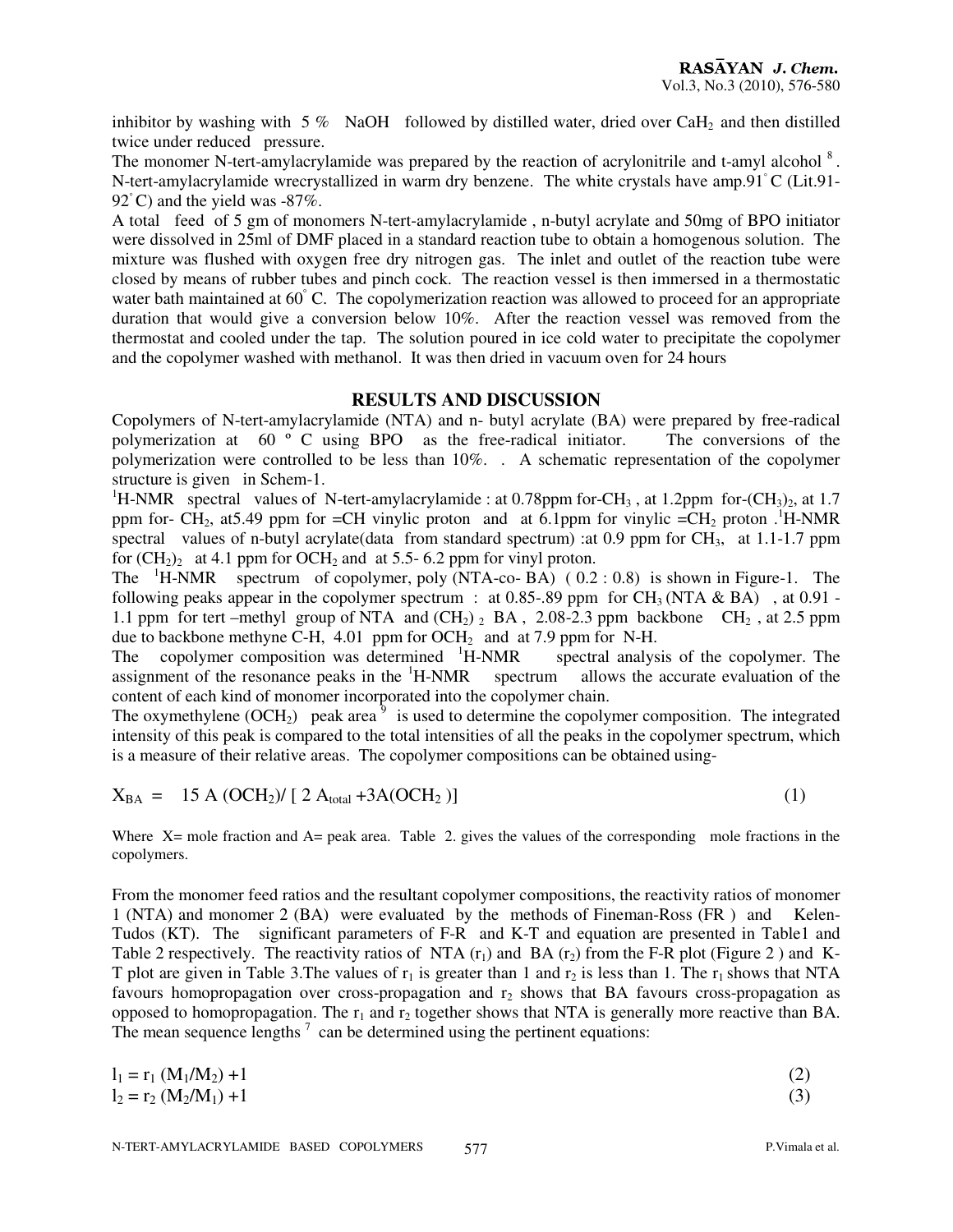Where  $r_1$  and  $r_2$  are the reactivity ratios and  $[M_1]$ and  $[M_2]$  represent the mole fractions of NTA and BA.

The mean sequence lengths of copolymers are given Table 4 . From Table 4 , it may be noted that the NTA units increases in a linear fashion in the polymer chain as the concentration of NTA increases in the monomer feed $10$ .



#### **REFERENCES**

- 1. S.Pitchumani, B. S. Rami Reddy and C. Rajadurai , *Journal of Polymer Science: Polymer Chemistry Edition*, **20**, 277 (1982).
- 2. M. Dube , R.A. Sanayei , A. Penlidis ,K.F. O' Driscoll and P.M . Reilly , *Journal of PolymerScience*, **29**, 703 (1991).
- 3. A.L. Polic , T.A Duever and A. Penlidis ,*Journal of Polymer Science Part A: Polymer Chemistry*,**36**, 813 (1998).
- 4. C. Hagiopol , O. Frangu and L. Dumitru , *Journal of Macromolecular Science Chemistry Edition*, **26**, 1363 (1989).
- 5. P. Pazhanisamy , M. Ariff and Q. Anwaruddin , *Journal of Macromolecular Science: Pure and Applied Chemistry*, **34**, 1045 (1997).
- 6. P. Pazhanisamy , P. Sulochana , Q. Anwaruddin and M. Ariff , *Journal of Polymer Science Part A: Polymer Chemistry,* **35**, 193 (1997).
- 7. R. Arshady , G.W.Kenner and A.W. Led ,*Journal of Polymer Science Polymer Chemistry Edition*,**12 ( 9**), 2017 (1974)
- 8. P. Pazhanisamy and B.S.R.Reddy *, eXPRESS Polymer Letters,***1(11)**, 740 (2007).
- 9. P.Pazhanisamy and B.S.R.Reddy*, eXPRESS Polymer letters* **1(6)** ,3912007).
- 10. P.Vimala , V.Nirmala Devi and P. Pazhanisamy , *International Journal of ChemTech Research,* **2(3) ,XXX** (2010) (in press)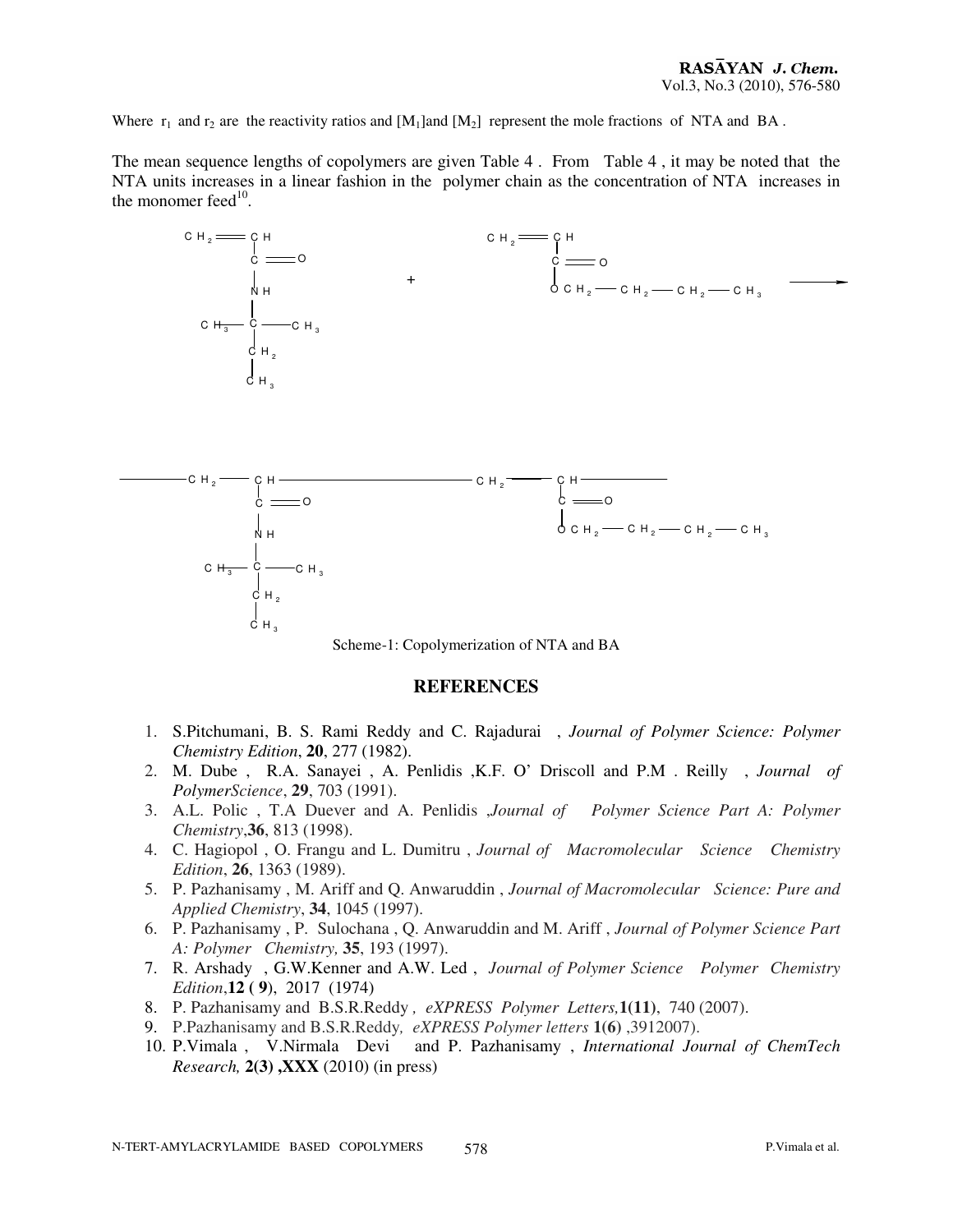| $G = F(f-1)/f$ | $H = F2/f$ | $\eta = G / (\alpha + H)$ | $\epsilon = H / (\alpha + H)$ |
|----------------|------------|---------------------------|-------------------------------|
|                |            |                           |                               |
| $-0.428$       | 0.169      | $-0.624$                  | 0.246                         |
| $-0.242$       | 0.288      | $-0.301$                  | 0.358                         |
| $-0.121$       | 0.364      | $-0.137$                  | 0.413                         |
| 0.507          | 0.493      | 0.502                     | 0.488                         |
| 1.077          | 0.635      | 0.935                     | 0.551                         |
| 1.921          | 0.960      | 1.301                     | 0.650                         |
| 3.644          | 1.582      | 1.736                     | 0.754                         |

Table -1: Fineman-Ross parameters for the Copolymerization of N-tert-amylacrylamide and n-butyl acrylate

Table- 2: Kelen-Tudos parameters for the Copolymerization of N-tert-amylacrylamide and n-butyl acrylate

| Mole        | Mole           | Mole fraction  | Mole fraction  |             |               |             |          |
|-------------|----------------|----------------|----------------|-------------|---------------|-------------|----------|
| fraction of | fraction of    | of NTA         | of BA in       |             |               | $(f - 1)/F$ |          |
| NTA in      | BA in          | in copolymer,  | copolymer,     |             |               |             | f/ $F^2$ |
| feed, $M_1$ | feed,          | m <sub>1</sub> | m <sub>2</sub> | $F=M_1/M_2$ | $f = m_1/m_2$ |             |          |
|             | M <sub>2</sub> |                |                |             |               |             |          |
| 0.2         | 0.8            | 0.27           | 0.73           | 0.250       | 0.369         | $-2.524$    | 5.904    |
| 0.3         | 0.7            | 0.39           | 0.61           | 0.429       | 0.639         | $-0.841$    | 3.473    |
| 0.4         | 0.6            | 0.55           | 0.45           | 0.667       | 1.222         | 0.333       | 2.746    |
| 0.5         | 0.5            | 0.67           | 0.33           | 1.000       | 2.030         | 1.030       | 2.030    |
| 0.6         | 0.4            | 0.78           | 0.22           | 1.500       | 3.545         | 1.697       | 1.576    |
| 0.7         | 0.3            | 0.85           | 0.15           | 2.333       | 5.667         | 2.001       | 1.041    |
| 0.8         | 0.2            | 0.91           | 0.09           | 4.000       | 10.11         | 2.278       | 0.632    |
|             |                |                |                |             |               |             |          |

 $\alpha=0.51$ 

Table-3: Copolymerization parameter, for the NTA and BA copolymer system

| Methods           |               |      |
|-------------------|---------------|------|
| Fineman-Ross (FR) | 7 7 C<br>$-1$ |      |
| Kelen-Tudos (KT)  |               | -.09 |

Table -4: Mean Sequence Lengths in NTA and BA copolymers <sup>a</sup>

| Mole fraction of   |       |      |             |                           |
|--------------------|-------|------|-------------|---------------------------|
| NTA in feed, $M_1$ | 11    | 12   | $l_1 : l_2$ | Distribution <sup>b</sup> |
| 0.20               | 1.69  | 4.12 | 2:4         |                           |
| 0.30               | 2.19  | 2.82 | 2:3         |                           |
| 0.40               | 2.86  | 2.17 | 3:2         | <b>NNNBBNNN</b>           |
| 0.50               | 3.79  | 1.78 | 4:2         | NNNN BB NNNNN             |
| 0.60               | 5.19  | 1.52 | 5:2         | <b>NNNNNBBNNNNN</b>       |
| 0.70               | 7.50  | 1.33 | 8:1         | $(N)_8 B (N)_8$           |
| 0.80               | 12.16 | 1.19 | 12:1        | $(N)_{12} B(N)_{12}$      |

 $r_1$  = 2.79,  $r_2$  = 0.78;<sup>b</sup> Only a few cases are illustrated (N = NTA; B = BA)